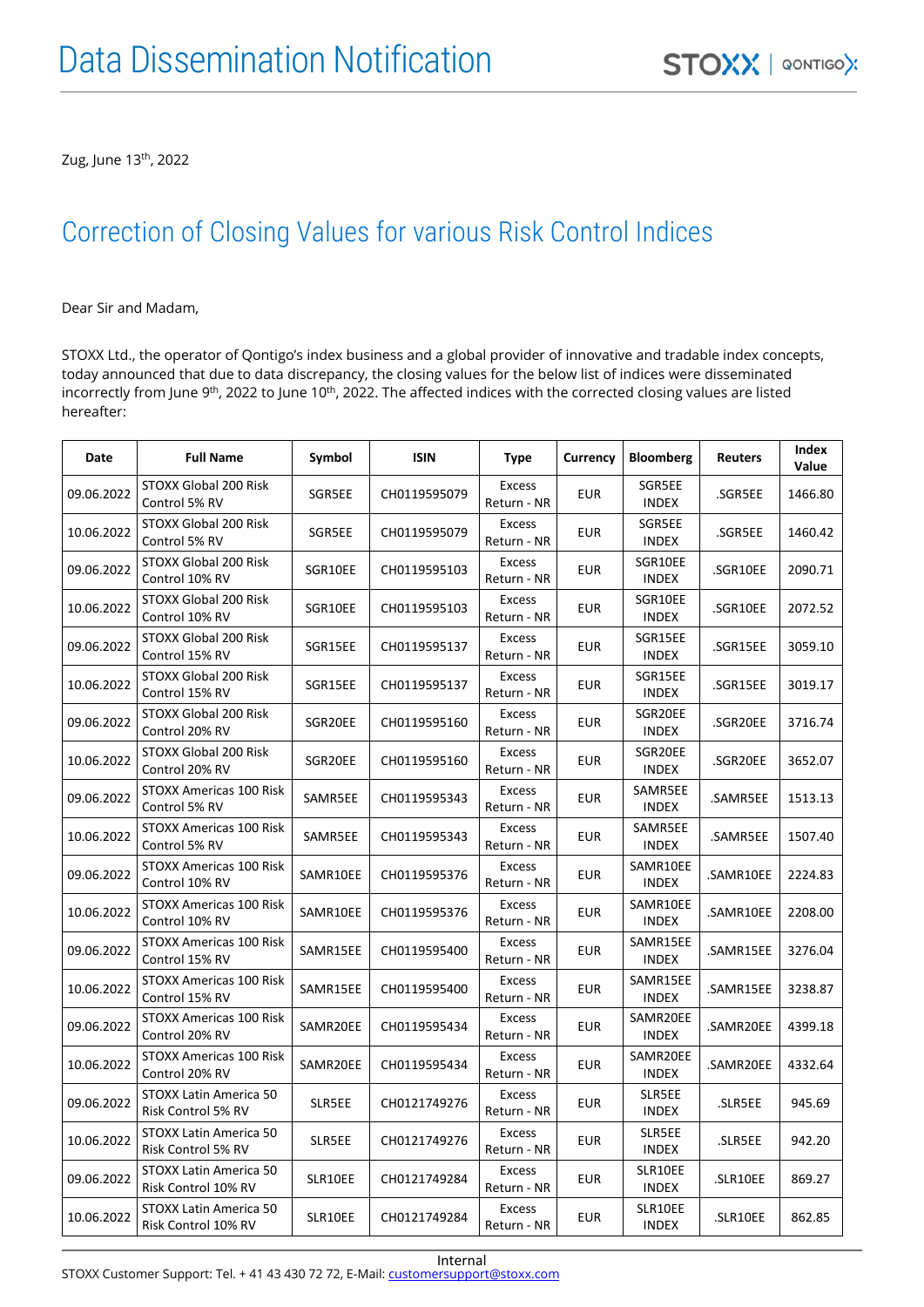| 09.06.2022 | STOXX Latin America 50<br>Risk Control 15% RV    | SLR15EE  | CH0121749292 | Excess<br>Return - NR        | <b>EUR</b> | SLR15EE<br>INDEX         | .SLR15EE  | 776.56  |
|------------|--------------------------------------------------|----------|--------------|------------------------------|------------|--------------------------|-----------|---------|
| 10.06.2022 | STOXX Latin America 50<br>Risk Control 15% RV    | SLR15EE  | CH0121749292 | Excess<br>Return - NR        | <b>EUR</b> | SLR15EE<br><b>INDEX</b>  | .SLR15EE  | 767.96  |
| 09.06.2022 | STOXX Latin America 50<br>Risk Control 20% RV    | SLR20EE  | CH0121749300 | Excess<br>Return - NR        | <b>EUR</b> | SLR20EE<br><b>INDEX</b>  | SLR20EE.  | 652.12  |
| 10.06.2022 | STOXX Latin America 50<br>Risk Control 20% RV    | SLR20EE  | CH0121749300 | Excess<br>Return - NR        | <b>EUR</b> | SLR20EE<br><b>INDEX</b>  | .SLR20EE  | 642.49  |
| 09.06.2022 | STOXX USA 50 Risk<br>Control 5% RV               | SUSR5EE  | CH0121752007 | Excess<br>Return - NR        | <b>EUR</b> | SUSR5EE<br><b>INDEX</b>  | .SUSR5EE  | 1564.55 |
| 10.06.2022 | STOXX USA 50 Risk<br>Control 5% RV               | SUSR5EE  | CH0121752007 | Excess<br>Return - NR        | <b>EUR</b> | SUSR5EE<br><b>INDEX</b>  | .SUSR5EE  | 1558.85 |
| 09.06.2022 | STOXX USA 50 Risk<br>Control 10% RV              | SUSR10EE | CH0121752015 | Excess<br>Return - NR        | <b>EUR</b> | SUSR10EE<br><b>INDEX</b> | .SUSR10EE | 2378.68 |
| 10.06.2022 | STOXX USA 50 Risk<br>Control 10% RV              | SUSR10EE | CH0121752015 | Excess<br>Return - NR        | <b>EUR</b> | SUSR10EE<br><b>INDEX</b> | .SUSR10EE | 2361.34 |
| 09.06.2022 | STOXX USA 50 Risk<br>Control 15% RV              | SUSR15EE | CH0121752023 | <b>Excess</b><br>Return - NR | <b>EUR</b> | SUSR15EE<br><b>INDEX</b> | .SUSR15EE | 3589.46 |
| 10.06.2022 | STOXX USA 50 Risk<br>Control 15% RV              | SUSR15EE | CH0121752023 | Excess<br>Return - NR        | <b>EUR</b> | SUSR15EE<br><b>INDEX</b> | .SUSR15EE | 3550.21 |
| 09.06.2022 | STOXX USA 50 Risk<br>Control 20% RV              | SUSR20EE | CH0121752031 | Excess<br>Return - NR        | <b>EUR</b> | SUSR20EE<br><b>INDEX</b> | .SUSR20EE | 5068.94 |
| 10.06.2022 | STOXX USA 50 Risk<br>Control 20% RV              | SUSR20EE | CH0121752031 | Excess<br>Return - NR        | <b>EUR</b> | SUSR20EE<br><b>INDEX</b> | .SUSR20EE | 4995.02 |
| 09.06.2022 | STOXX Canada 50 Risk<br>Control 5% RV            | SCAR5EE  | CH0121752098 | Excess<br>Return - NR        | <b>EUR</b> | SCAR5EE<br><b>INDEX</b>  | .SCAR5EE  | 1160.36 |
| 10.06.2022 | STOXX Canada 50 Risk<br>Control 5% RV            | SCAR5EE  | CH0121752098 | Excess<br>Return - NR        | <b>EUR</b> | SCAR5EE<br><b>INDEX</b>  | .SCAR5EE  | 1155.12 |
| 09.06.2022 | STOXX Canada 50 Risk<br>Control 10% RV           | SCAR10EE | CH0121752106 | Excess<br>Return - NR        | <b>EUR</b> | SCAR10EE<br><b>INDEX</b> | .SCAR10EE | 1307.03 |
| 10.06.2022 | STOXX Canada 50 Risk<br>Control 10% RV           | SCAR10EE | CH0121752106 | Excess<br>Return - NR        | <b>EUR</b> | SCAR10EE<br><b>INDEX</b> | .SCAR10EE | 1295.22 |
| 09.06.2022 | STOXX Canada 50 Risk<br>Control 15% RV           | SCAR15EE | CH0121752114 | Excess<br>Return - NR        | <b>EUR</b> | SCAR15EE<br><b>INDEX</b> | .SCAR15EE | 1441.24 |
| 10.06.2022 | STOXX Canada 50 Risk<br>Control 15% RV           | SCAR15EE | CH0121752114 | <b>Excess</b><br>Return - NR | <b>EUR</b> | SCAR15EE<br><b>INDEX</b> | .SCAR15EE | 1421.70 |
| 09.06.2022 | STOXX Canada 50 Risk<br>Control 20% RV           | SCAR20EE | CH0121752122 | Excess<br>Return - NR        | <b>EUR</b> | SCAR20EE<br><b>INDEX</b> | .SCAR20EE | 1634.48 |
| 10.06.2022 | STOXX Canada 50 Risk<br>Control 20% RV           | SCAR20EE | CH0121752122 | <b>Excess</b><br>Return - NR | <b>EUR</b> | SCAR20EE<br><b>INDEX</b> | .SCAR20EE | 1604.94 |
| 09.06.2022 | STOXX Latin America 50<br>Risk Control 10% RV    | SLR10EG  | CH0147237512 | Total<br>Return - GR         | <b>EUR</b> | SLR10EG<br><b>INDEX</b>  | .SLR10EG  | 942.66  |
| 10.06.2022 | STOXX Latin America 50<br>Risk Control 10% RV    | SLR10EG  | CH0147237512 | Total<br>Return - GR         | <b>EUR</b> | SLR10EG<br><b>INDEX</b>  | .SLR10EG  | 935.71  |
| 09.06.2022 | STOXX Latin America 50<br>Risk Control 15% RV    | SLR15EG  | CH0147238551 | Total<br>Return - GR         | <b>EUR</b> | SLR15EG<br><b>INDEX</b>  | .SLR15EG  | 847.98  |
| 10.06.2022 | STOXX Latin America 50<br>Risk Control 15% RV    | SLR15EG  | CH0147238551 | Total<br>Return - GR         | <b>EUR</b> | SLR15EG<br><b>INDEX</b>  | .SLR15EG  | 838.60  |
| 09.06.2022 | STOXX Americas 100 Risk<br>Control 10% RV        | SAMR10EG | CH0147238577 | Total<br>Return - GR         | <b>EUR</b> | SAMR10EG<br><b>INDEX</b> | .SAMR10EG | 2495.97 |
| 10.06.2022 | <b>STOXX Americas 100 Risk</b><br>Control 10% RV | SAMR10EG | CH0147238577 | Total<br>Return - GR         | <b>EUR</b> | SAMR10EG<br><b>INDEX</b> | .SAMR10EG | 2477.13 |
| 09.06.2022 | STOXX Latin America 50<br>Risk Control 20% RV    | SLR20EG  | CH0147238593 | Total<br>Return - GR         | <b>EUR</b> | SLR20EG<br><b>INDEX</b>  | .SLR20EG  | 716.59  |
| 10.06.2022 | STOXX Latin America 50<br>Risk Control 20% RV    | SLR20EG  | CH0147238593 | Total<br>Return - GR         | EUR        | SLR20EG<br><b>INDEX</b>  | .SLR20EG  | 706.01  |
| 09.06.2022 | <b>STOXX Americas 100 Risk</b><br>Control 15% RV | SAMR15EG | CH0147238619 | Total<br>Return - GR         | EUR        | SAMR15EG<br><b>INDEX</b> | .SAMR15EG | 3762.40 |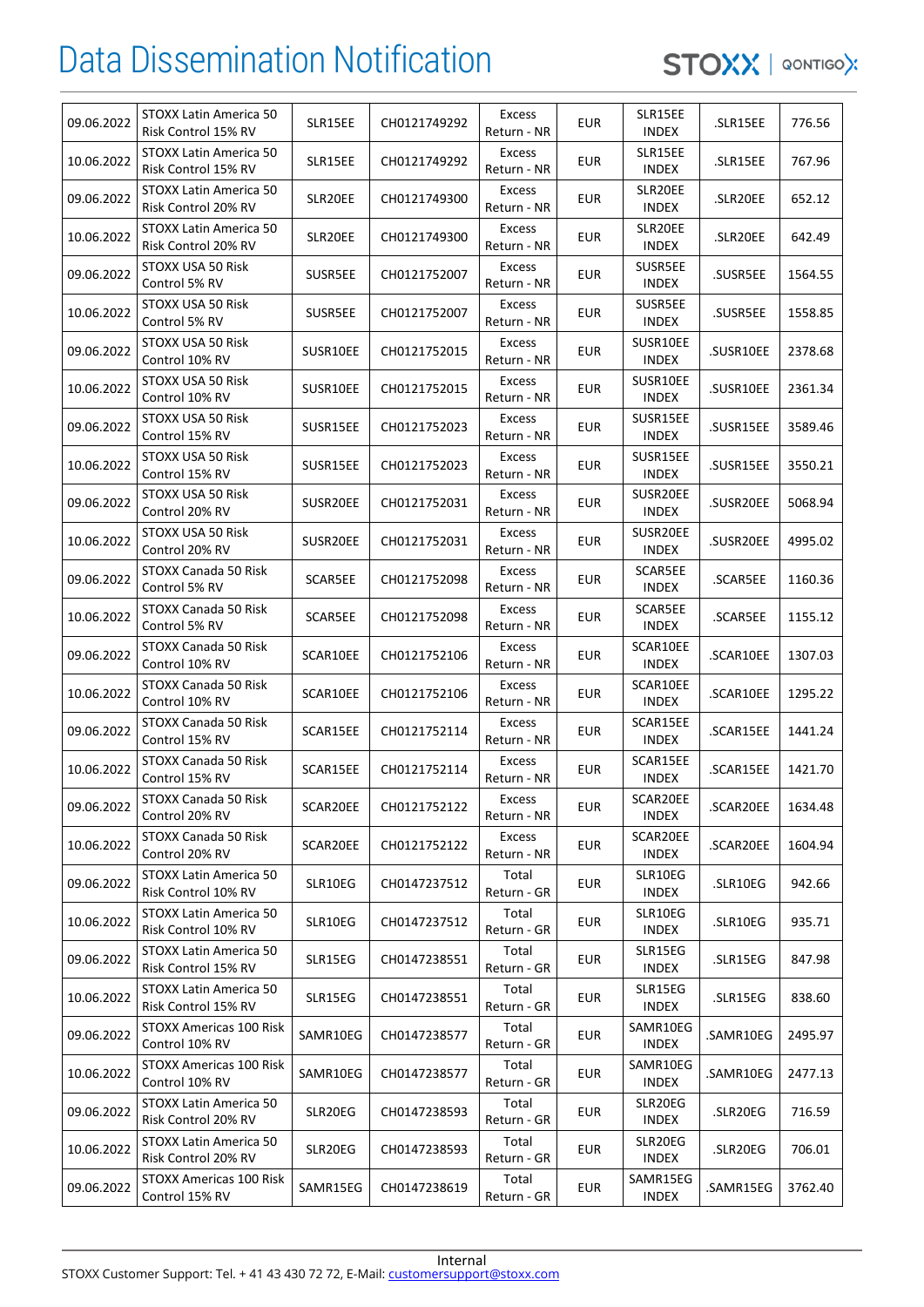| 10.06.2022 | STOXX Americas 100 Risk<br>Control 15% RV    | SAMR15EG | CH0147238619 | Total<br>Return - GR | <b>EUR</b> | SAMR15EG<br>INDEX        | .SAMR15EG | 3719.77 |
|------------|----------------------------------------------|----------|--------------|----------------------|------------|--------------------------|-----------|---------|
| 09.06.2022 | STOXX Latin America 50<br>Risk Control 5% RV | SLR5EG   | CH0147238692 | Total<br>Return - GR | <b>EUR</b> | SLR5EG<br><b>INDEX</b>   | .SLR5EG   | 1018.46 |
| 10.06.2022 | STOXX Latin America 50<br>Risk Control 5% RV | SLR5EG   | CH0147238692 | Total<br>Return - GR | <b>EUR</b> | SLR5EG<br><b>INDEX</b>   | .SLR5EG   | 1014.72 |
| 09.06.2022 | STOXX Americas 100 Risk<br>Control 20% RV    | SAMR20EG | CH0147238700 | Total<br>Return - GR | <b>EUR</b> | SAMR20EG<br>INDEX        | .SAMR20EG | 5135.42 |
| 10.06.2022 | STOXX Americas 100 Risk<br>Control 20% RV    | SAMR20EG | CH0147238700 | Total<br>Return - GR | <b>EUR</b> | SAMR20EG<br>INDEX        | .SAMR20EG | 5057.81 |
| 09.06.2022 | STOXX Americas 100 Risk<br>Control 5% RV     | SAMR5EG  | CH0147240771 | Total<br>Return - GR | <b>EUR</b> | SAMR5EG<br>INDEX         | .SAMR5EG  | 1657.47 |
| 10.06.2022 | STOXX Americas 100 Risk<br>Control 5% RV     | SAMR5EG  | CH0147240771 | Total<br>Return - GR | <b>EUR</b> | SAMR5EG<br><b>INDEX</b>  | .SAMR5EG  | 1651.24 |
| 09.06.2022 | STOXX Canada 50 Risk<br>Control 10% RV       | SCAR10EG | CH0147244351 | Total<br>Return - GR | <b>EUR</b> | SCAR10EG<br><b>INDEX</b> | .SCAR10EG | 1493.29 |
| 10.06.2022 | STOXX Canada 50 Risk<br>Control 10% RV       | SCAR10EG | CH0147244351 | Total<br>Return - GR | EUR        | SCAR10EG<br><b>INDEX</b> | .SCAR10EG | 1479.81 |
| 09.06.2022 | STOXX Canada 50 Risk<br>Control 15% RV       | SCAR15EG | CH0147244377 | Total<br>Return - GR | <b>EUR</b> | SCAR15EG<br>INDEX        | .SCAR15EG | 1700.86 |
| 10.06.2022 | STOXX Canada 50 Risk<br>Control 15% RV       | SCAR15EG | CH0147244377 | Total<br>Return - GR | <b>EUR</b> | SCAR15EG<br><b>INDEX</b> | .SCAR15EG | 1677.83 |
| 09.06.2022 | STOXX Canada 50 Risk<br>Control 20% RV       | SCAR20EG | CH0147244401 | Total<br>Return - GR | <b>EUR</b> | SCAR20EG<br><b>INDEX</b> | .SCAR20EG | 1963.75 |
| 10.06.2022 | STOXX Canada 50 Risk<br>Control 20% RV       | SCAR20EG | CH0147244401 | Total<br>Return - GR | <b>EUR</b> | SCAR20EG<br>INDEX        | .SCAR20EG | 1928.28 |
| 09.06.2022 | STOXX Canada 50 Risk<br>Control 5% RV        | SCAR5EG  | CH0147244427 | Total<br>Return - GR | <b>EUR</b> | SCAR5EG<br><b>INDEX</b>  | .SCAR5EG  | 1282.80 |
| 10.06.2022 | STOXX Canada 50 Risk<br>Control 5% RV        | SCAR5EG  | CH0147244427 | Total<br>Return - GR | <b>EUR</b> | SCAR5EG<br><b>INDEX</b>  | .SCAR5EG  | 1277.03 |
| 09.06.2022 | STOXX Canada 50 Risk<br>Control 10% RV       | SCAR10DG | CH0147246257 | Total<br>Return - GR | <b>USD</b> | SCAR10DG<br>INDEX        | .SCAR10DG | 1257.68 |
| 10.06.2022 | STOXX Canada 50 Risk<br>Control 10% RV       | SCAR10DG | CH0147246257 | Total<br>Return - GR | <b>USD</b> | SCAR10DG<br><b>INDEX</b> | .SCAR10DG | 1240.31 |
| 09.06.2022 | STOXX Canada 50 Risk<br>Control 15% RV       | SCAR15DG | CH0147246281 | Total<br>Return - GR | <b>USD</b> | SCAR15DG<br>INDEX        | .SCAR15DG | 1322.27 |
| 10.06.2022 | STOXX Canada 50 Risk<br>Control 15% RV       | SCAR15DG | CH0147246281 | Total<br>Return - GR | <b>USD</b> | SCAR15DG<br><b>INDEX</b> | .SCAR15DG | 1294.86 |
| 09.06.2022 | STOXX Canada 50 Risk<br>Control 20% RV       | SCAR20DG | CH0147246323 | Total<br>Return - GR | <b>USD</b> | SCAR20DG<br>INDEX        | .SCAR20DG | 1347.77 |
| 10.06.2022 | STOXX Canada 50 Risk<br>Control 20% RV       | SCAR20DG | CH0147246323 | Total<br>Return - GR | <b>USD</b> | SCAR20DG<br>INDEX        | .SCAR20DG | 1310.51 |
| 09.06.2022 | STOXX USA 50 Risk<br>Control 10% RV          | SUSR10EG | CH0147246331 | Total<br>Return - GR | <b>EUR</b> | SUSR10EG<br>INDEX        | .SUSR10EG | 2663.41 |
| 10.06.2022 | STOXX USA 50 Risk<br>Control 10% RV          | SUSR10EG | CH0147246331 | Total<br>Return - GR | <b>EUR</b> | SUSR10EG<br><b>INDEX</b> | .SUSR10EG | 2644.04 |
| 09.06.2022 | STOXX Global 200 Risk<br>Control 5% RV       | SGR5EG   | CH0147246349 | Total<br>Return - GR | <b>EUR</b> | SGR10EG<br>INDEX         | .SGR10EG  | 1606.80 |
| 10.06.2022 | STOXX Global 200 Risk<br>Control 5% RV       | SGR5EG   | CH0147246349 | Total<br>Return - GR | <b>EUR</b> | SGR10EG<br><b>INDEX</b>  | .SGR10EG  | 1599.84 |
| 09.06.2022 | STOXX Canada 50 Risk<br>Control 5% RV        | SCAR5DG  | CH0147246364 | Total<br>Return - GR | <b>USD</b> | SCAR5DG<br><b>INDEX</b>  | .SCAR5DG  | 1176.17 |
| 10.06.2022 | STOXX Canada 50 Risk<br>Control 5% RV        | SCAR5DG  | CH0147246364 | Total<br>Return - GR | <b>USD</b> | SCAR5DG<br>INDEX         | .SCAR5DG  | 1168.06 |
| 09.06.2022 | STOXX USA 50 Risk<br>Control 15% RV          | SUSR15EG | CH0147246372 | Total<br>Return - GR | <b>EUR</b> | SUSR15EG<br><b>INDEX</b> | .SUSR15EG | 4116.03 |
| 10.06.2022 | STOXX USA 50 Risk<br>Control 15% RV          | SUSR15EG | CH0147246372 | Total<br>Return - GR | <b>EUR</b> | SUSR15EG<br><b>INDEX</b> | .SUSR15EG | 4071.09 |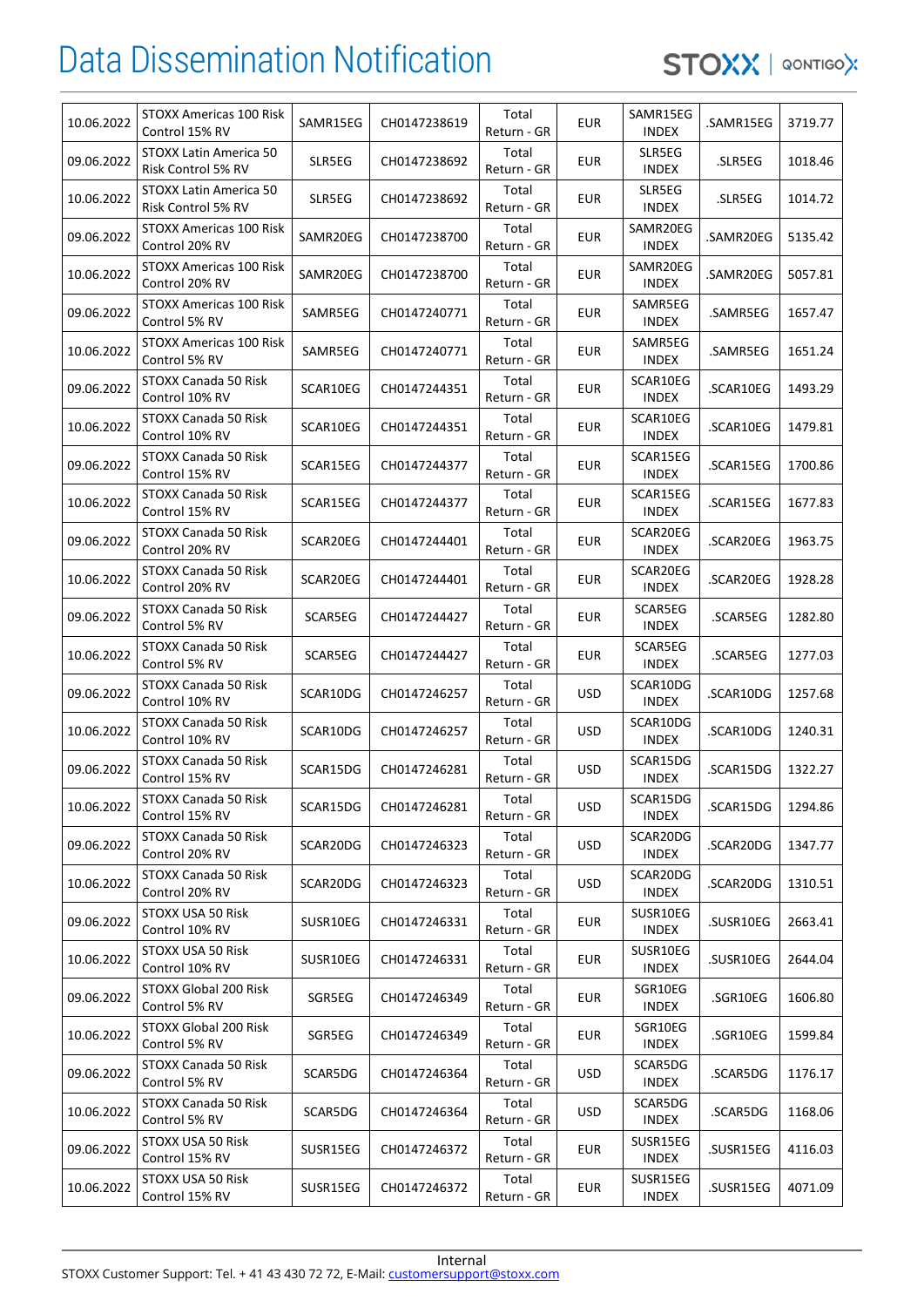| 09.06.2022 | STOXX Global 200 Risk<br>Control 10% RV       | SGR10EG  | CH0147246380 | Total<br>Return - GR | <b>EUR</b> | SGR15EG<br><b>INDEX</b>  | .SGR15EG  | 2345.81 |
|------------|-----------------------------------------------|----------|--------------|----------------------|------------|--------------------------|-----------|---------|
| 10.06.2022 | STOXX Global 200 Risk<br>Control 10% RV       | SGR10EG  | CH0147246380 | Total<br>Return - GR | <b>EUR</b> | SGR15EG<br><b>INDEX</b>  | .SGR15EG  | 2325.44 |
| 09.06.2022 | STOXX USA 50 Risk<br>Control 20% RV           | SUSR20EG | CH0147246406 | Total<br>Return - GR | <b>EUR</b> | SUSR20EG<br><b>INDEX</b> | .SUSR20EG | 5917.31 |
| 10.06.2022 | STOXX USA 50 Risk<br>Control 20% RV           | SUSR20EG | CH0147246406 | Total<br>Return - GR | <b>EUR</b> | SUSR20EG<br><b>INDEX</b> | .SUSR20EG | 5831.12 |
| 09.06.2022 | STOXX Global 200 Risk<br>Control 15% RV       | SGR115EG | CH0147246430 | Total<br>Return - GR | <b>EUR</b> | SGR20EG<br><b>INDEX</b>  | .SGR20EG  | 3512.51 |
| 10.06.2022 | STOXX Global 200 Risk<br>Control 15% RV       | SGR115EG | CH0147246430 | Total<br>Return - GR | <b>EUR</b> | SGR20EG<br><b>INDEX</b>  | .SGR20EG  | 3466.71 |
| 09.06.2022 | STOXX USA 50 Risk<br>Control 5% RV            | SUSR5EG  | CH0147246448 | Total<br>Return - GR | <b>EUR</b> | SUSR5EG<br><b>INDEX</b>  | .SUSR5EG  | 1712.16 |
| 10.06.2022 | STOXX USA 50 Risk<br>Control 5% RV            | SUSR5EG  | CH0147246448 | Total<br>Return - GR | <b>EUR</b> | SUSR5EG<br><b>INDEX</b>  | .SUSR5EG  | 1705.95 |
| 09.06.2022 | STOXX Global 200 Risk<br>Control 20% RV       | SGR20EG  | CH0147246471 | Total<br>Return - GR | <b>EUR</b> | SGR5EG<br><b>INDEX</b>   | .SGR5EG   | 4326.26 |
| 10.06.2022 | STOXX Global 200 Risk<br>Control 20% RV       | SGR20EG  | CH0147246471 | Total<br>Return - GR | <b>EUR</b> | SGR5EG<br><b>INDEX</b>   | .SGR5EG   | 4251.02 |
| 09.06.2022 | STOXX Global 200 Risk<br>Control 5% RV        | SGR5DG   | CH0147246612 | Total<br>Return - GR | <b>USD</b> | SGR10DG<br><b>INDEX</b>  | .SGR10DG  | 1524.57 |
| 10.06.2022 | STOXX Global 200 Risk<br>Control 5% RV        | SGR5DG   | CH0147246612 | Total<br>Return - GR | <b>USD</b> | SGR10DG<br><b>INDEX</b>  | .SGR10DG  | 1514.72 |
| 09.06.2022 | STOXX Global 200 Risk<br>Control 10% RV       | SGR10DG  | CH0147246695 | Total<br>Return - GR | <b>USD</b> | SGR15DG<br><b>INDEX</b>  | .SGR15DG  | 2068.10 |
| 10.06.2022 | STOXX Global 200 Risk<br>Control 10% RV       | SGR10DG  | CH0147246695 | Total<br>Return - GR | <b>USD</b> | SGR15DG<br><b>INDEX</b>  | .SGR15DG  | 2041.32 |
| 09.06.2022 | STOXX Latin America 50<br>Risk Control 10% RV | SLR10DG  | CH0147246836 | Total<br>Return - GR | <b>USD</b> | SLR10DG<br><b>INDEX</b>  | .SLR10DG  | 845.60  |
| 10.06.2022 | STOXX Latin America 50<br>Risk Control 10% RV | SLR10DG  | CH0147246836 | Total<br>Return - GR | <b>USD</b> | SLR10DG<br><b>INDEX</b>  | .SLR10DG  | 836.04  |
| 09.06.2022 | STOXX Global 200 Risk<br>Control 15% RV       | SGR15DG  | CH0147247255 | Total<br>Return - GR | <b>USD</b> | SGR20DG<br><b>INDEX</b>  | .SGR20DG  | 2459.86 |
| 10.06.2022 | STOXX Global 200 Risk<br>Control 15% RV       | SGR15DG  | CH0147247255 | Total<br>Return - GR | <b>USD</b> | SGR20DG<br><b>INDEX</b>  | .SGR20DG  | 2412.05 |
| 09.06.2022 | STOXX Global 200 Risk<br>Control 20% RV       | SGR20DG  | CH0147247362 | Total<br>Return - GR | <b>USD</b> | SGR5DG<br><b>INDEX</b>   | .SGR5DG   | 2933.22 |
| 10.06.2022 | STOXX Global 200 Risk<br>Control 20% RV       | SGR20DG  | CH0147247362 | Total<br>Return - GR | <b>USD</b> | SGR5DG<br><b>INDEX</b>   | .SGR5DG   | 2857.19 |
| 09.06.2022 | STOXX USA 50 Risk<br>Control 5% RV            | SUSR5DG  | CH0147247396 | Total<br>Return - GR | <b>USD</b> | SUSR5DG<br><b>INDEX</b>  | .SUSR5DG  | 1674.45 |
| 10.06.2022 | STOXX USA 50 Risk<br>Control 5% RV            | SUSR5DG  | CH0147247396 | Total<br>Return - GR | <b>USD</b> | SUSR5DG<br>INDEX         | .SUSR5DG  | 1665.40 |
| 09.06.2022 | STOXX Latin America 50<br>Risk Control 15% RV | SLR15DG  | CH0147247636 | Total<br>Return - GR | <b>USD</b> | SLR15DG<br><b>INDEX</b>  | .SLR15DG  | 720.26  |
| 10.06.2022 | STOXX Latin America 50<br>Risk Control 15% RV | SLR15DG  | CH0147247636 | Total<br>Return - GR | <b>USD</b> | SLR15DG<br><b>INDEX</b>  | .SLR15DG  | 708.05  |
| 09.06.2022 | STOXX USA 50 Risk<br>Control 20% RV           | SUSR20DG | CH0147247644 | Total<br>Return - GR | <b>USD</b> | SUSR20DG<br><b>INDEX</b> | .SUSR20DG | 4461.61 |
| 10.06.2022 | STOXX USA 50 Risk<br>Control 20% RV           | SUSR20DG | CH0147247644 | Total<br>Return - GR | <b>USD</b> | SUSR20DG<br><b>INDEX</b> | .SUSR20DG | 4364.84 |
| 09.06.2022 | STOXX Latin America 50<br>Risk Control 20% RV | SLR20DG  | CH0147247651 | Total<br>Return - GR | <b>USD</b> | SLR20DG<br><b>INDEX</b>  | .SLR20DG  | 584.35  |
| 10.06.2022 | STOXX Latin America 50<br>Risk Control 20% RV | SLR20DG  | CH0147247651 | Total<br>Return - GR | <b>USD</b> | SLR20DG<br><b>INDEX</b>  | .SLR20DG  | 571.14  |
| 09.06.2022 | STOXX USA 50 Risk<br>Control 15% RV           | SUSR15DG | CH0147247677 | Total<br>Return - GR | <b>USD</b> | SUSR15DG<br><b>INDEX</b> | .SUSR15DG | 3462.89 |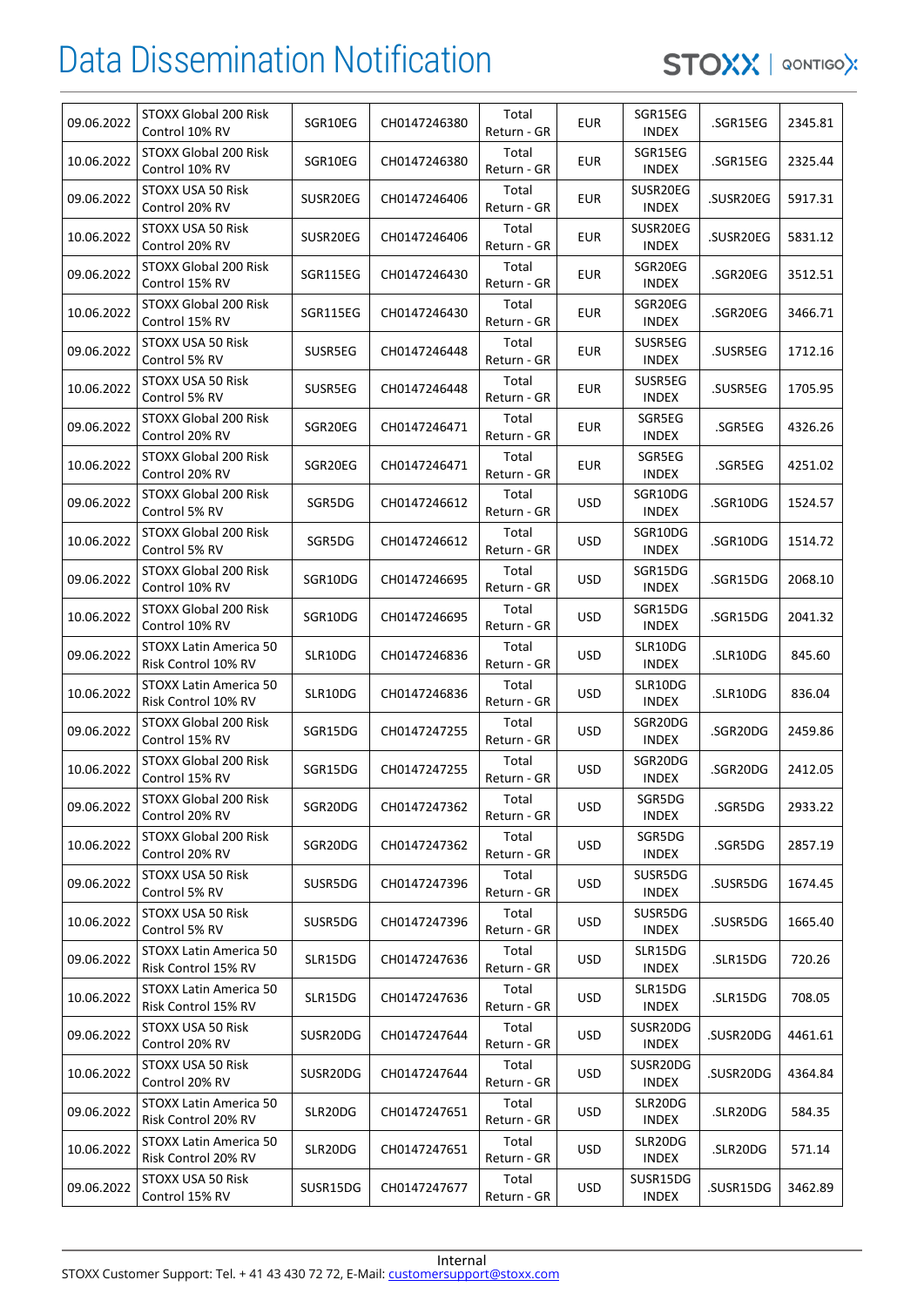| 10.06.2022 | STOXX USA 50 Risk<br>Control 15% RV                                | SUSR15DG | CH0147247677 | Total<br>Return - GR         | <b>USD</b> | SUSR15DG<br><b>INDEX</b> | .SUSR15DG | 3406.58 |
|------------|--------------------------------------------------------------------|----------|--------------|------------------------------|------------|--------------------------|-----------|---------|
| 09.06.2022 | STOXX Latin America 50<br>Risk Control 5% RV                       | SLR5DG   | CH0147247685 | Total<br>Return - GR         | <b>USD</b> | SLR5DG<br><b>INDEX</b>   | .SLR5DG   | 964.68  |
| 10.06.2022 | <b>STOXX Latin America 50</b><br>Risk Control 5% RV                | SLR5DG   | CH0147247685 | Total<br>Return - GR         | <b>USD</b> | SLR5DG<br><b>INDEX</b>   | .SLR5DG   | 959.24  |
| 09.06.2022 | STOXX USA 50 Risk<br>Control 10% RV                                | SUSR10DG | CH0147247727 | Total<br>Return - GR         | <b>USD</b> | SUSR10DG<br><b>INDEX</b> | .SUSR10DG | 2546.07 |
| 10.06.2022 | STOXX USA 50 Risk<br>Control 10% RV                                | SUSR10DG | CH0147247727 | Total<br>Return - GR         | <b>USD</b> | SUSR10DG<br><b>INDEX</b> | .SUSR10DG | 2518.49 |
| 09.06.2022 | STOXX Americas 100 Risk<br>Control 10% RV                          | SAMR10DG | CH0147254202 | Total<br>Return - GR         | <b>USD</b> | SAMR10DG<br><b>INDEX</b> | .SAMR10DG | 2341.65 |
| 10.06.2022 | STOXX Americas 100 Risk<br>Control 10% RV                          | SAMR10DG | CH0147254202 | Total<br>Return - GR         | <b>USD</b> | SAMR10DG<br><b>INDEX</b> | .SAMR10DG | 2315.81 |
| 09.06.2022 | STOXX Americas 100 Risk<br>Control 15% RV                          | SAMR15DG | CH0147254236 | Total<br>Return - GR         | <b>USD</b> | SAMR15DG<br><b>INDEX</b> | .SAMR15DG | 3059.89 |
| 10.06.2022 | STOXX Americas 100 Risk<br>Control 15% RV                          | SAMR15DG | CH0147254236 | Total<br>Return - GR         | <b>USD</b> | SAMR15DG<br><b>INDEX</b> | .SAMR15DG | 3009.20 |
| 09.06.2022 | STOXX Americas 100 Risk<br>Control 20% RV                          | SAMR20DG | CH0147254483 | Total<br>Return - GR         | <b>USD</b> | SAMR20DG<br><b>INDEX</b> | .SAMR20DG | 3784.26 |
| 10.06.2022 | STOXX Americas 100 Risk<br>Control 20% RV                          | SAMR20DG | CH0147254483 | Total<br>Return - GR         | <b>USD</b> | SAMR20DG<br><b>INDEX</b> | .SAMR20DG | 3700.66 |
| 09.06.2022 | STOXX Americas 100 Risk<br>Control 5% RV                           | SAMR5DG  | CH0147254509 | Total<br>Return - GR         | <b>USD</b> | SAMR5DG<br>INDEX         | .SAMR5DG  | 1606.95 |
| 10.06.2022 | STOXX Americas 100 Risk<br>Control 5% RV                           | SAMR5DG  | CH0147254509 | Total<br>Return - GR         | <b>USD</b> | SAMR5DG<br><b>INDEX</b>  | .SAMR5DG  | 1598.10 |
| 09.06.2022 | STOXX Canada 50 Risk<br>Control 10% RV                             | SCAR10CG | CH0149264365 | Total<br>Return - GR         | CAD        | SCAR10CG<br><b>INDEX</b> | .SCAR10CG | 1728.06 |
| 10.06.2022 | STOXX Canada 50 Risk<br>Control 10% RV                             | SCAR10CG | CH0149264365 | Total<br>Return - GR         | CAD        | SCAR10CG<br><b>INDEX</b> | .SCAR10CG | 1711.20 |
| 09.06.2022 | STOXX Canada 50 Risk<br>Control 15% RV                             | SCAR15CG | CH0149264373 | Total<br>Return - GR         | CAD        | SCAR15CG<br><b>INDEX</b> | .SCAR15CG | 2165.76 |
| 10.06.2022 | STOXX Canada 50 Risk<br>Control 15% RV                             | SCAR15CG | CH0149264373 | Total<br>Return - GR         | CAD        | SCAR15CG<br><b>INDEX</b> | .SCAR15CG | 2134.04 |
| 09.06.2022 | STOXX Canada 50 Risk<br>Control 20% RV                             | SCAR20CG | CH0149264381 | Total<br>Return - GR         | CAD        | SCAR20CG<br><b>INDEX</b> | .SCAR20CG | 2395.25 |
| 10.06.2022 | STOXX Canada 50 Risk<br>Control 20% RV                             | SCAR20CG | CH0149264381 | Total<br>Return - GR         | CAD        | SCAR20CG<br><b>INDEX</b> | .SCAR20CG | 2348.45 |
| 09.06.2022 | STOXX Canada 50 Risk<br>Control 5% RV                              | SCAR5CG  | CH0149264399 | Total<br>Return - GR         | CAD        | SCAR5CG<br><b>INDEX</b>  | .SCAR5CG  | 1381.06 |
| 10.06.2022 | STOXX Canada 50 Risk<br>Control 5% RV                              | SCAR5CG  | CH0149264399 | Total<br>Return - GR         | CAD        | SCAR5CG<br><b>INDEX</b>  | .SCAR5CG  | 1374.34 |
| 09.06.2022 | <b>STOXX Global Select</b><br>Dividend Risk Control<br>10%         | SDGPRC10 | CH0247918607 | Total<br>Return - P          | <b>EUR</b> | SDGPRC10<br><b>INDEX</b> | .SDGPRC10 | 1900.74 |
| 10.06.2022 | <b>STOXX Global Select</b><br>Dividend Risk Control<br>10%         | SDGPRC10 | CH0247918607 | Total<br>Return - P          | <b>EUR</b> | SDGPRC10<br><b>INDEX</b> | .SDGPRC10 | 1877.32 |
| 09.06.2022 | <b>STOXX Global Select</b><br>Dividend Risk Control<br>10%         | SDGLRC10 | CH0247919480 | Total<br>Return - P          | <b>USD</b> | SDGLRC10<br><b>INDEX</b> | .SDGLRC10 | 2207.77 |
| 10.06.2022 | <b>STOXX Global Select</b><br>Dividend Risk Control<br>10%         | SDGLRC10 | CH0247919480 | Total<br>Return - P          | <b>USD</b> | SDGLRC10<br><b>INDEX</b> | .SDGLRC10 | 2167.88 |
| 09.06.2022 | <b>STOXX Global Select</b><br>Dividend 100 Risk<br>Control 7.5% RV | SDGRC75E | CH0282103453 | <b>Excess</b><br>Return - NR | <b>EUR</b> | SDGRC75E<br><b>INDEX</b> | .SDGRC75E | 306.25  |
| 10.06.2022 | <b>STOXX Global Select</b><br>Dividend 100 Risk<br>Control 7.5% RV | SDGRC75E | CH0282103453 | <b>Excess</b><br>Return - NR | <b>EUR</b> | SDGRC75E<br><b>INDEX</b> | .SDGRC75E | 303.47  |